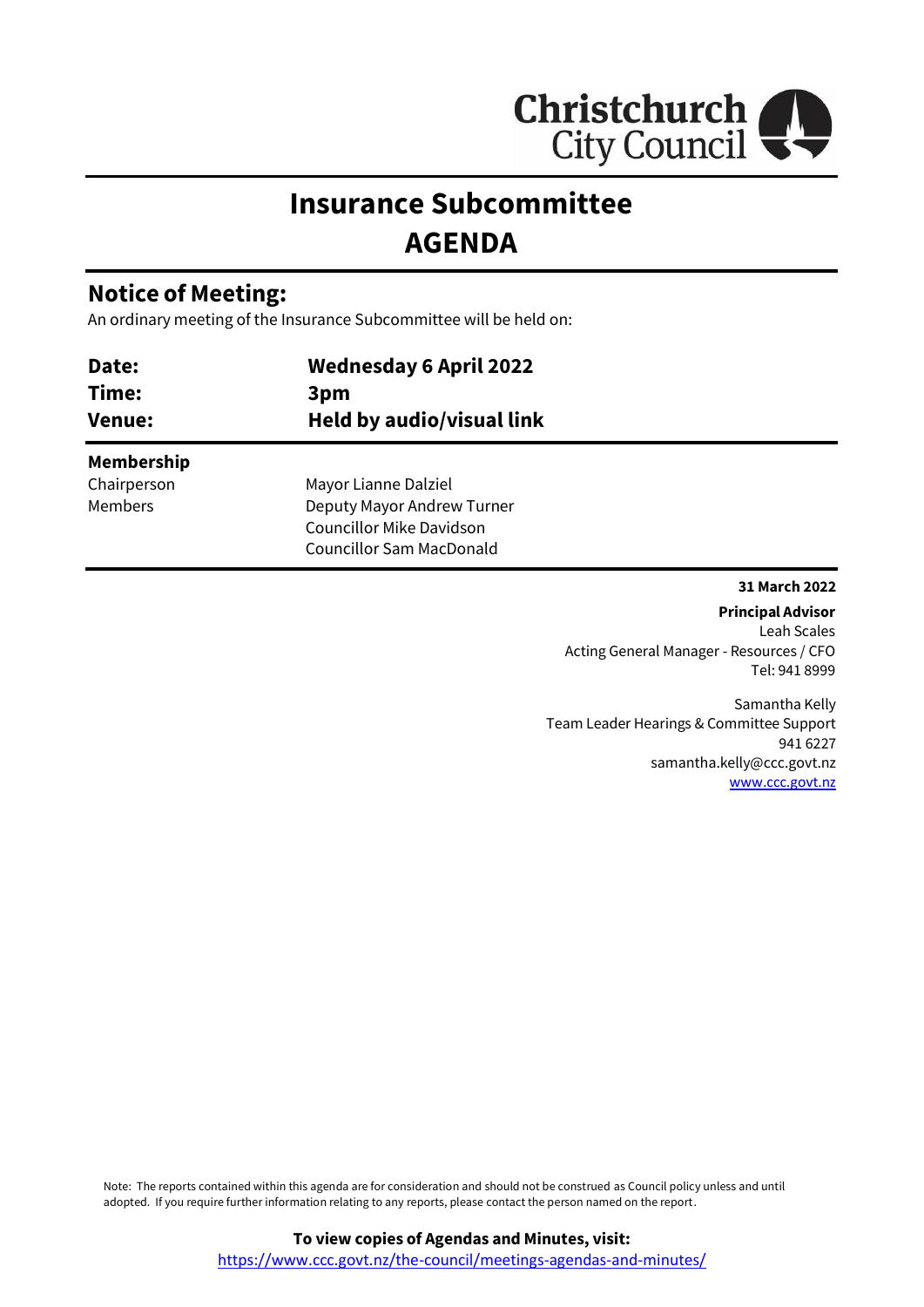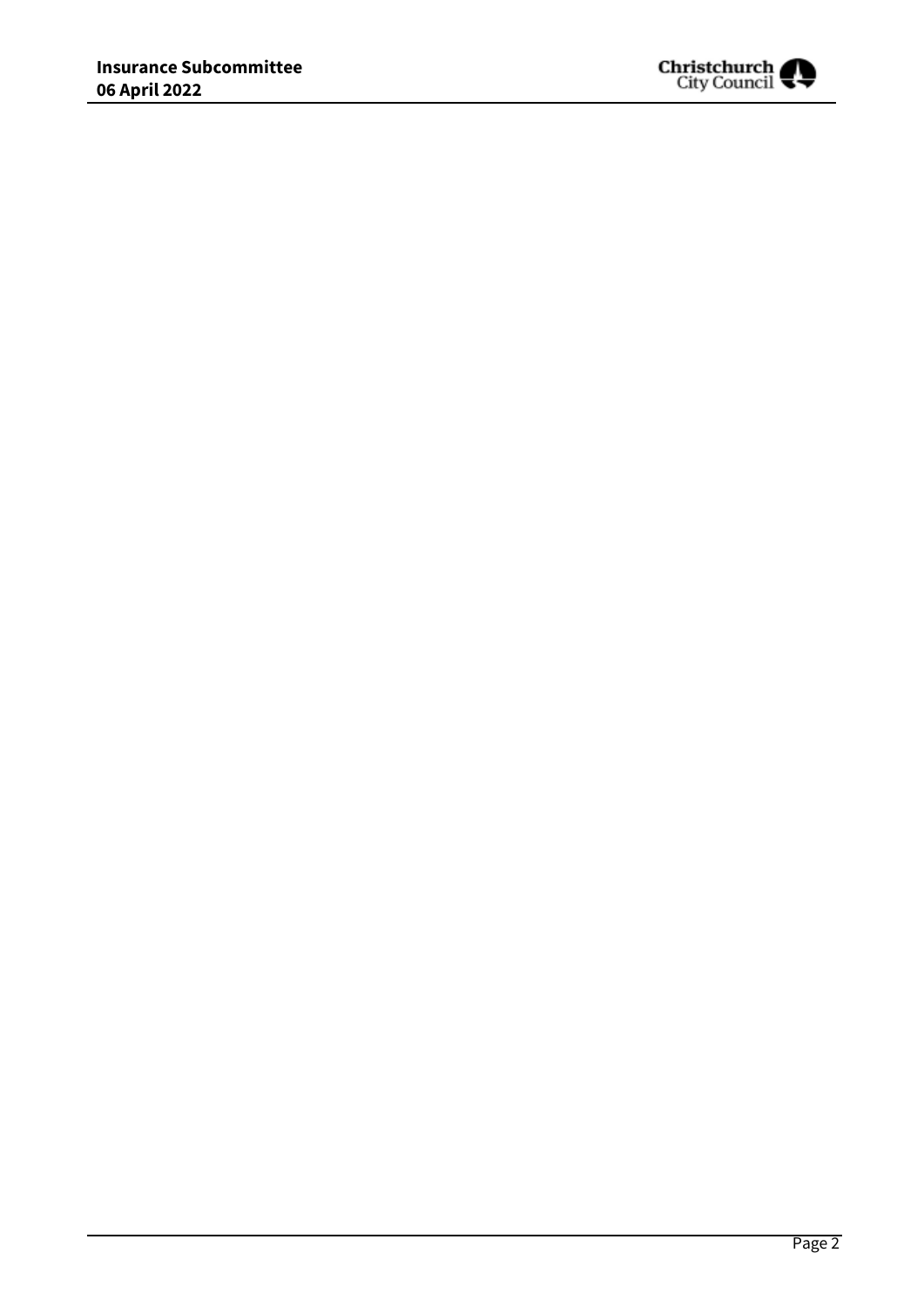

## **Part A Matters Requiring a Council Decision**

- **Part B Reports for Information**
- **Part C Decisions Under Delegation**

# **TABLE OF CONTENTS**

|  | C 3. Confirmation of Previous Minutes Te Whakaae o te hui o mua  4 |  |
|--|--------------------------------------------------------------------|--|
|  |                                                                    |  |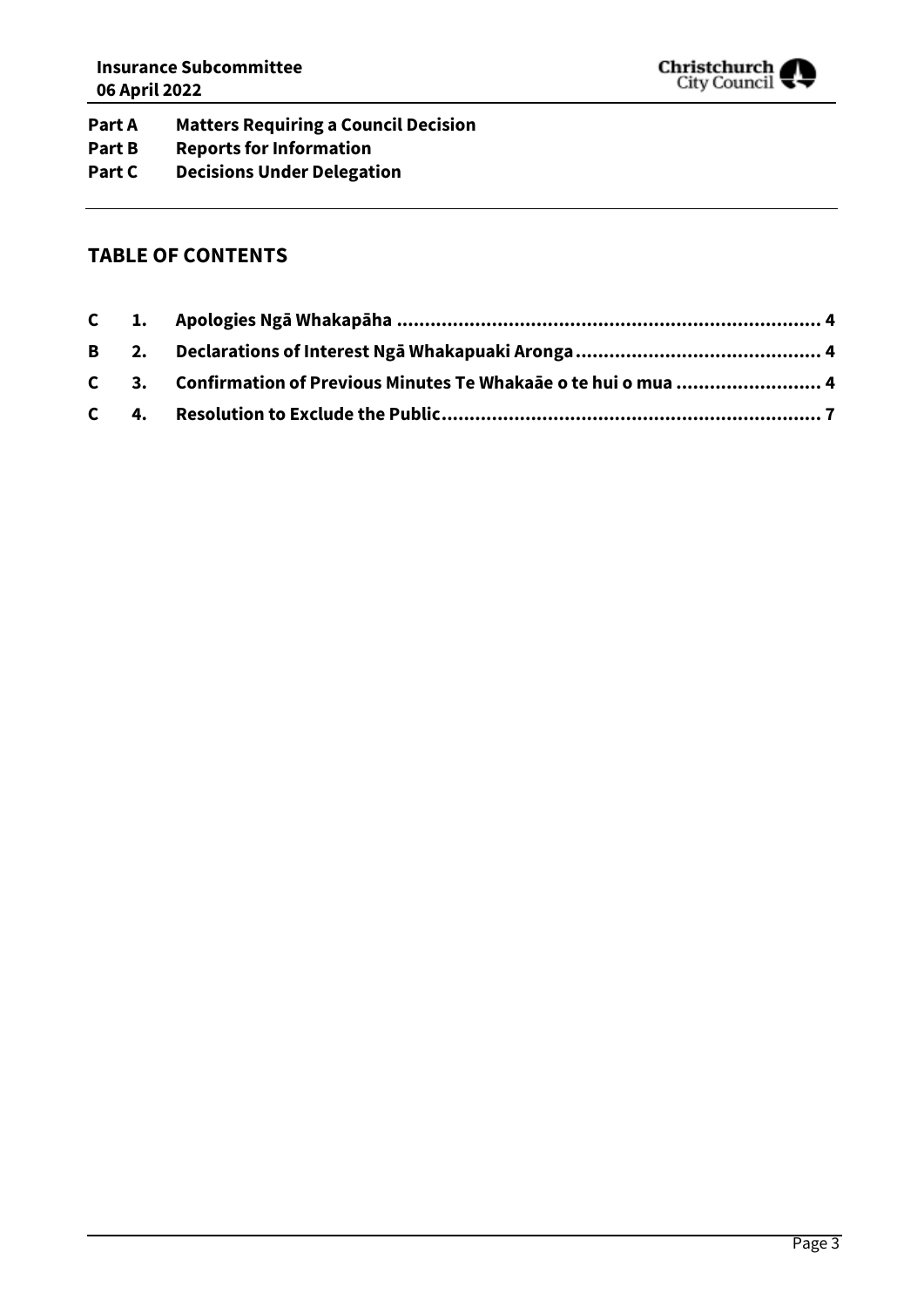

## <span id="page-3-0"></span>**1. Apologies Ngā Whakapāha**

At the close of the agenda no apologies had been received.

## <span id="page-3-1"></span>**2. Declarations of Interest Ngā Whakapuaki Aronga**

Members are reminded of the need to be vigilant and to stand aside from decision making when a conflict arises between their role as an elected representative and any private or other external interest they might have.

## <span id="page-3-2"></span>**3. Confirmation of Previous Minutes Te Whakaāe o te hui o mua**

That the minutes of the Insurance Subcommittee meeting held on Wednesday, 1 December [2021](../../../RedirectToInvalidFileName.aspx?FileName=INS_20211201_MIN_7352.PDF) be confirmed (refer pag[e 5\)](#page-4-0).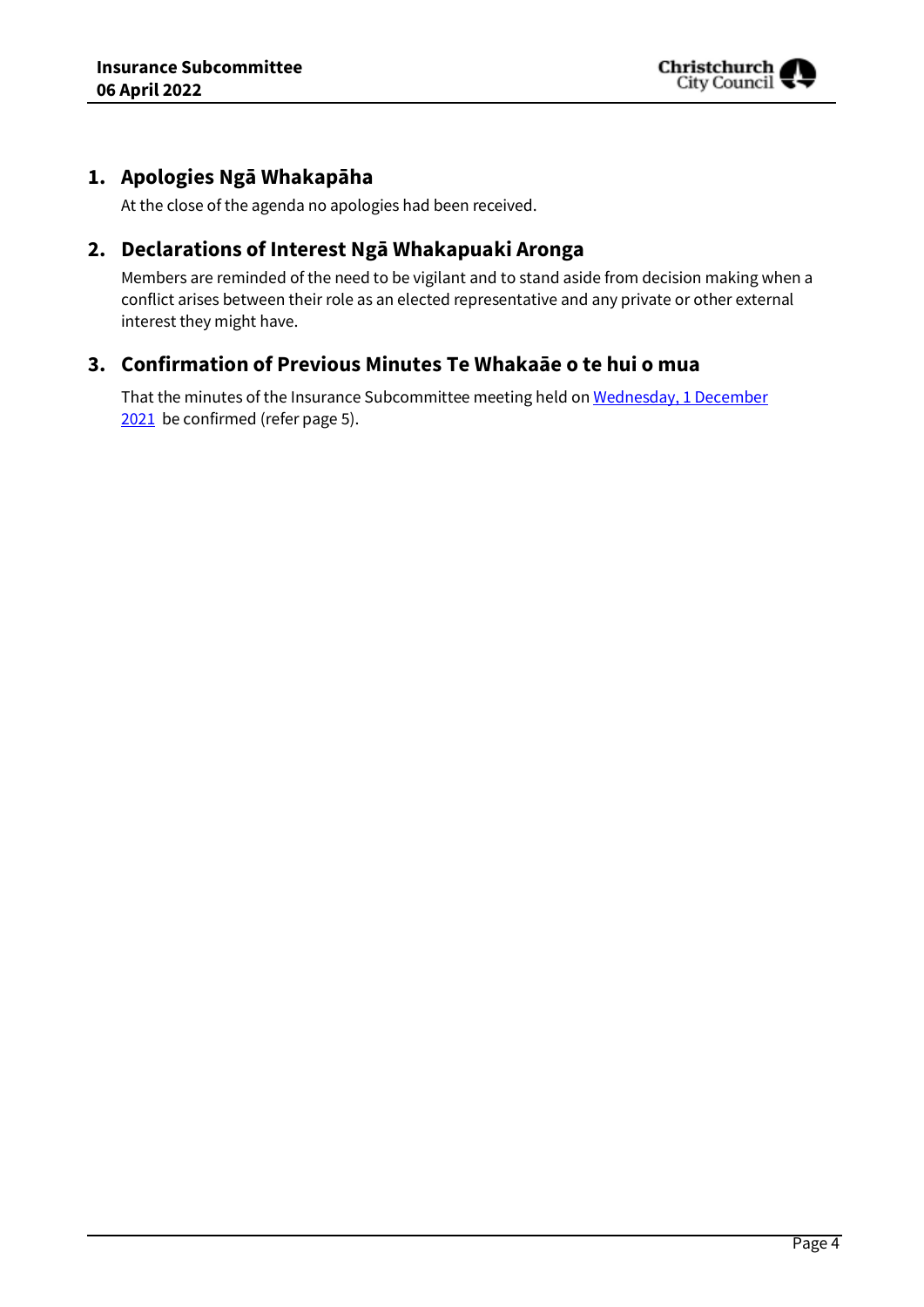



# **Insurance Subcommittee OPEN MINUTES**

<span id="page-4-0"></span>

| Date:  | <b>Wednesday 1 December 2021</b>                |  |  |  |
|--------|-------------------------------------------------|--|--|--|
| Time:  | 9.07am                                          |  |  |  |
| Venue: | <b>Council Chamber, Level 2, Civic Offices,</b> |  |  |  |
|        | 53 Hereford Street, Christchurch                |  |  |  |
|        |                                                 |  |  |  |

#### **Present**

Chairperson Members

Mayor Lianne Dalziel Deputy Mayor Andrew Turner Councillor Mike Davidson Councillor Sam MacDonald

#### **Principal Advisor**

Miles McConway General Manager Resources Tel: 941 8999

Samantha Kelly Team Leader Hearings & Committee Support 941 6227 samantha.kelly@ccc.govt.nz [www.ccc.govt.nz](http://www.ccc.govt.nz/)

**To view copies of Agendas and Minutes, visit:** [www.ccc.govt.nz/the-council/meetings-agendas-and-minutes/](https://www.ccc.govt.nz/the-council/meetings-agendas-and-minutes/)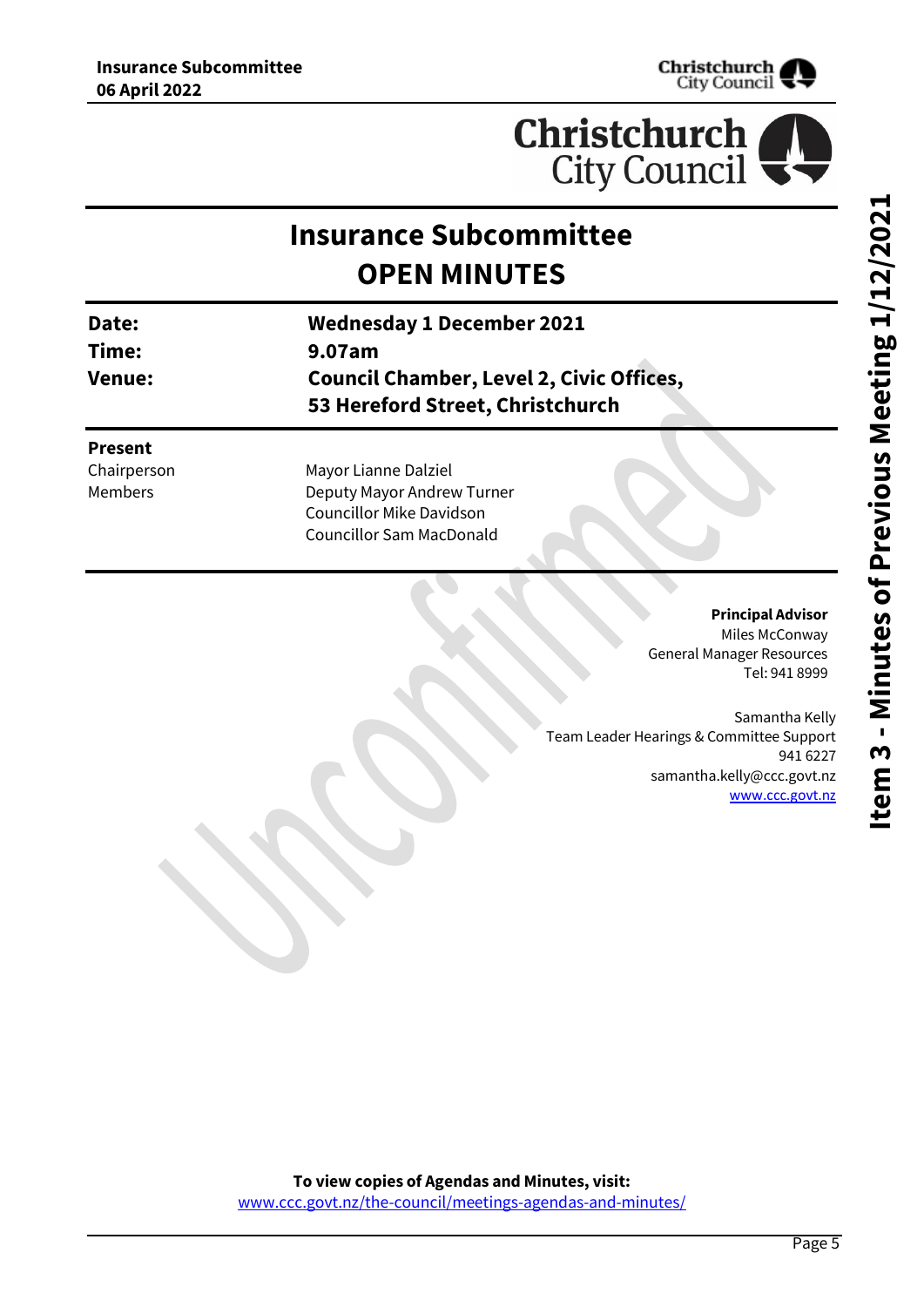

### **Part A Matters Requiring a Council Decision**

## **Part B Reports for Information**

**Part C Decisions Under Delegation**

The agenda was dealt with in the following order.

## **1. Apologies Ngā Whakapāha**

#### **Part C Committee Decision**

There were no apologies.

## **2. Declarations of Interest Ngā Whakapuaki Aronga**

#### **Part B**

There were no declarations of interest recorded.

## **3. Confirmation of Previous Minutes Te Whakaāe o te hui o mua**

#### **Part C**

## **Committee Resolved INS/2021/00004**

That the minutes of the Insurance Subcommittee meeting held on Wednesday, 20 October 2021 be confirmed.

Mayor/Deputy Mayor **Carried**

# **4. Resolution to Exclude the Public Committee Resolved INS/2021/00005**

#### **Part C**

That at 9.07am the resolution to exclude the public set out on pages 8 to 9 of the agenda be adopted.

Mayor/Councillor MacDonald **Carried**

**The public were re-admitted to the meeting at 9.44am.**

#### **Meeting concluded at 9.44am.**

### **MAYOR LIANNE DALZIEL CHAIRPERSON**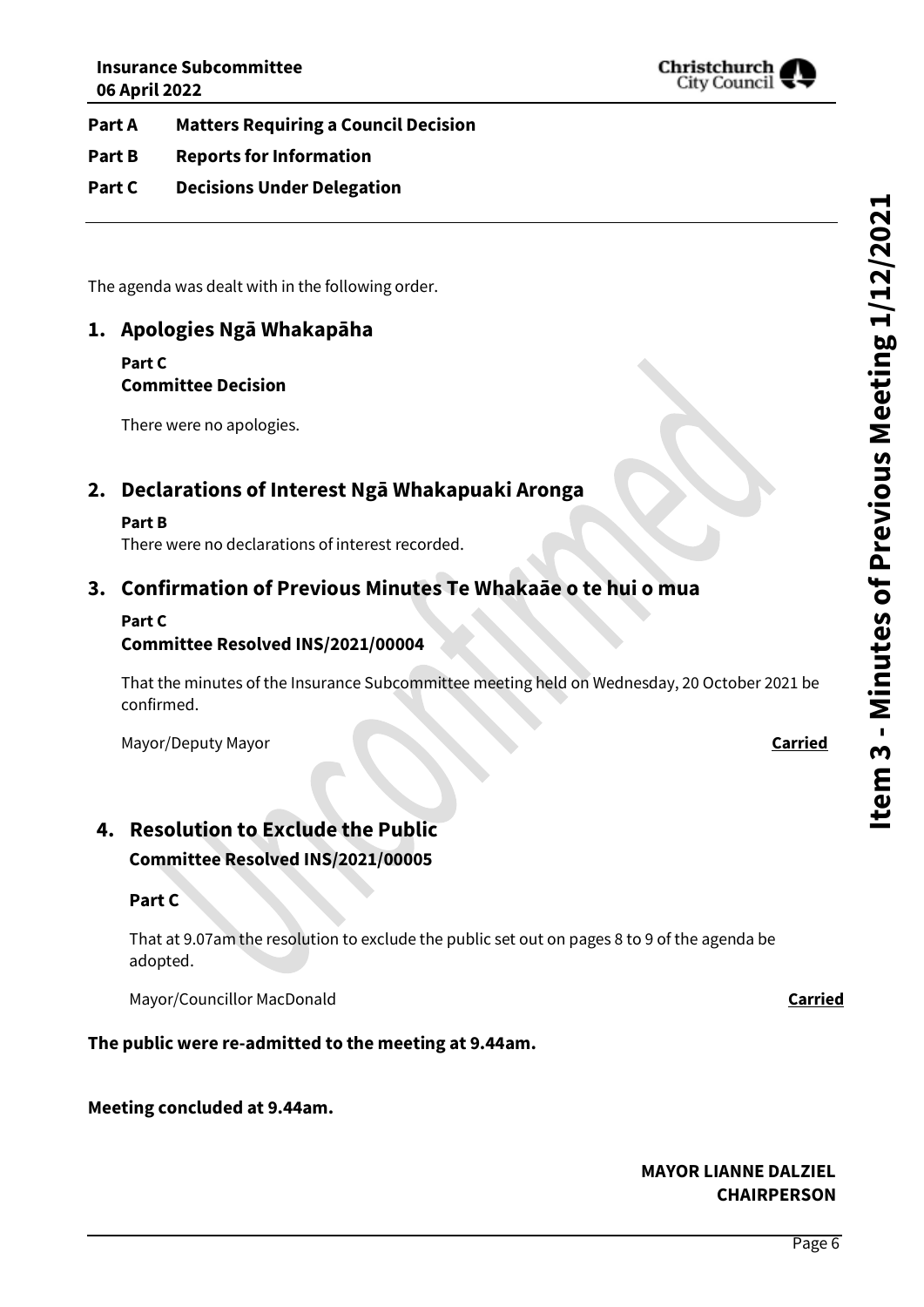# <span id="page-6-0"></span>4. Resolution to Exclude the Public

*Section 48, Local Government Official Information and Meetings Act 1987.*

I move that the public be excluded from the following parts of the proceedings of this meeting, namely items listed overleaf.

Reason for passing this resolution: good reason to withhold exists under section 7. Specific grounds under section 48(1) for the passing of this resolution: Section 48(1)(a)

#### **Note**

Section 48(4) of the Local Government Official Information and Meetings Act 1987 provides as follows:

- "(4) Every resolution to exclude the public shall be put at a time when the meeting is open to the public, and the text of that resolution (or copies thereof):
	- (a) Shall be available to any member of the public who is present; and
	- (b) Shall form part of the minutes of the local authority."

This resolution is made in reliance on Section 48(1)(a) of the Local Government Official Information and Meetings Act 1987 and the particular interest or interests protected by Section 6 or Section 7 of that Act which would be prejudiced by the holding of the whole or relevant part of the proceedings of the meeting in public are as follows: